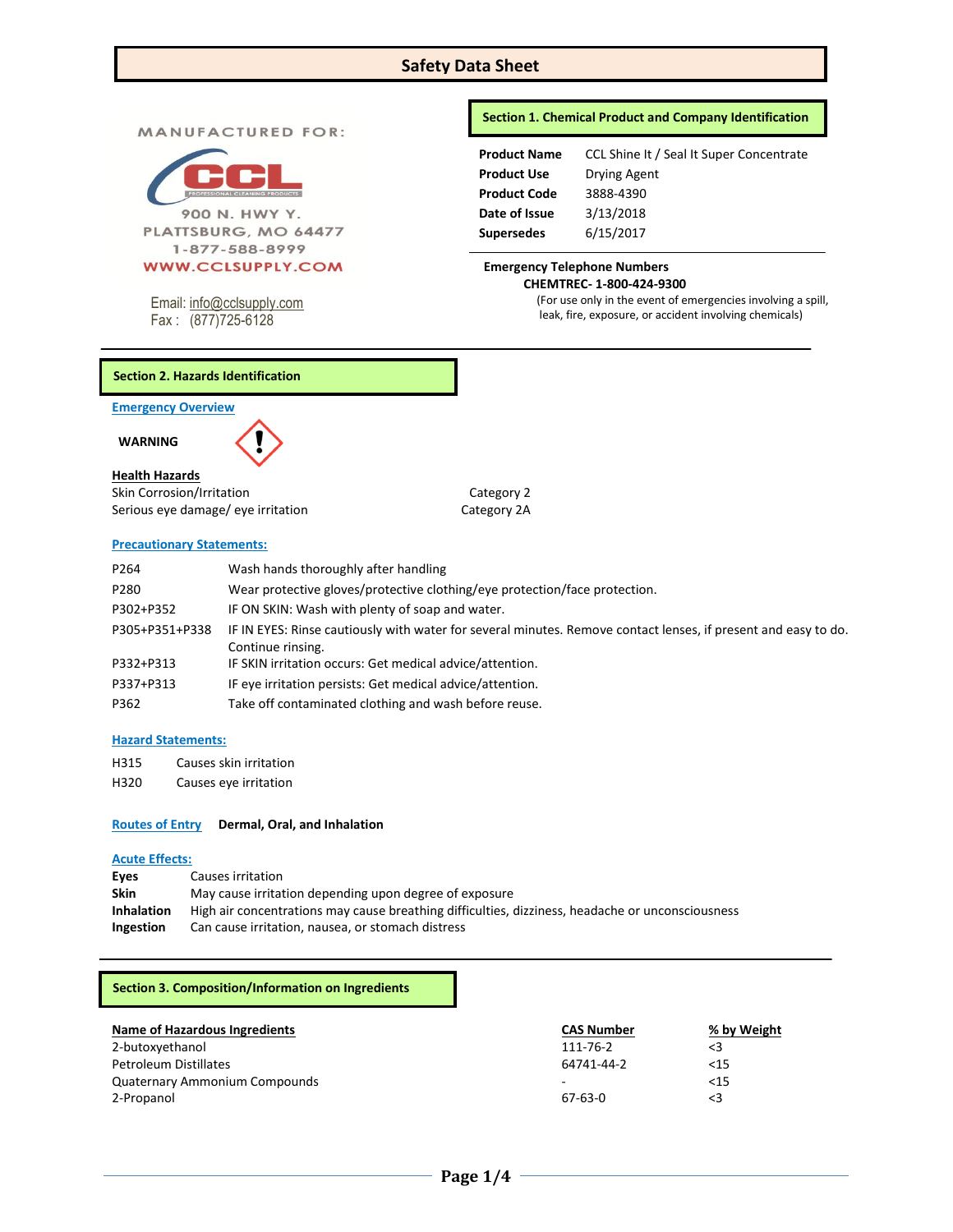#### **Section 4. First Aid Measures**

**Eye Contact** Flush immediately with cool running water. Remove contact lenses if used, and then flush again. **Skin Contact** Flush skin with water for 15 minutes. Use a mild soap. Remove contaminated clothing and wash before reuse. **Inhalation** Avoid excessive contact with mist. Remove to fresh air. If breathing is difficult, administer oxygen. **Ingestion** Rinse mouth; then drink two glasses of water. Do not induce vomiting. Never give anything to an unconscious person orally.

**Section 5. Fire Fighting Measures National Fire Protection Association (U.S.A) National Fire Protection Association (U.S.A)** 

(estimated rating)



**Hazardous Combustion Products** N/A **Unsuitable Extinguishing Media** N/A

**Extinguishing Media Water, fog, foam, fine water spray, dry chemical or CO<sub>2</sub> Fire Fighting Procedures** Wear protective gear. Use water spray to cool fire-exposed containers.

**Section 6. Accidental Release Measures**

**Spill Clean Up** All spilled material must be contained and kept out of waterways, sewers and drains. The spilled chemical should be absorbed with an inert material. Flush cleaned area thoroughly with water.

#### **Section 7. Handling and Storage**

**Handling and Storage** Keep container tightly closed when not in use. Do not store in an area of high temperature. Do not store in an area of oxidizing/reducing agents. Keep out of the reach of children.

#### **Section 8. Exposure Controls/Personal Protection**

**Exposure Limits**

| <b>Product Name</b>        | <b>OSHA PEL</b> | <b>NIOSH REL</b> | <b>AIHA WEEL</b> | <b>ACGIH TLV</b> |
|----------------------------|-----------------|------------------|------------------|------------------|
| 2-butoxvethanol (111-76-2) | 50ppm           | 5ppm             |                  | 20ppm            |
| 2-propanol (67-63-0)       | 400ppm          | 400ppm           |                  | 200ppm           |

**Engineering Controls** Ventilate to maintain below exposure limits



**Personal Protective Equipment (PPE)**

Eyes Safety glasses or chemical splash goggles

**Body** Rubber or neoprene gloves

**Respiratory** Use NIOSH approved respirator if exposure limits are reached or exceeded

#### **Section 9. Physical and Chemical Properties**

| <b>Physical State</b> | Li |
|-----------------------|----|
| Color                 | Cl |
| Odor                  | Ci |
| <b>Odor Threshold</b> | N. |
| рH                    | 7. |
| <b>Freezing Point</b> | N. |
| <b>Boiling Point</b>  | N. |

**Physical State** Liquid **Explosive Limits** N/A **Color** Clear yellow **Vapor Pressure** N/A **Odor** Citrus **Vapor Density** N/A **Odor Threshold** N/A **Relative Density** N/A **pH** 7.0-9.0 **Solubility** Dispersible **Freezing Point** N/A **Partition Coefficient** N/A **Boiling Point** N/A **Auto-Ignition Temp.** N/A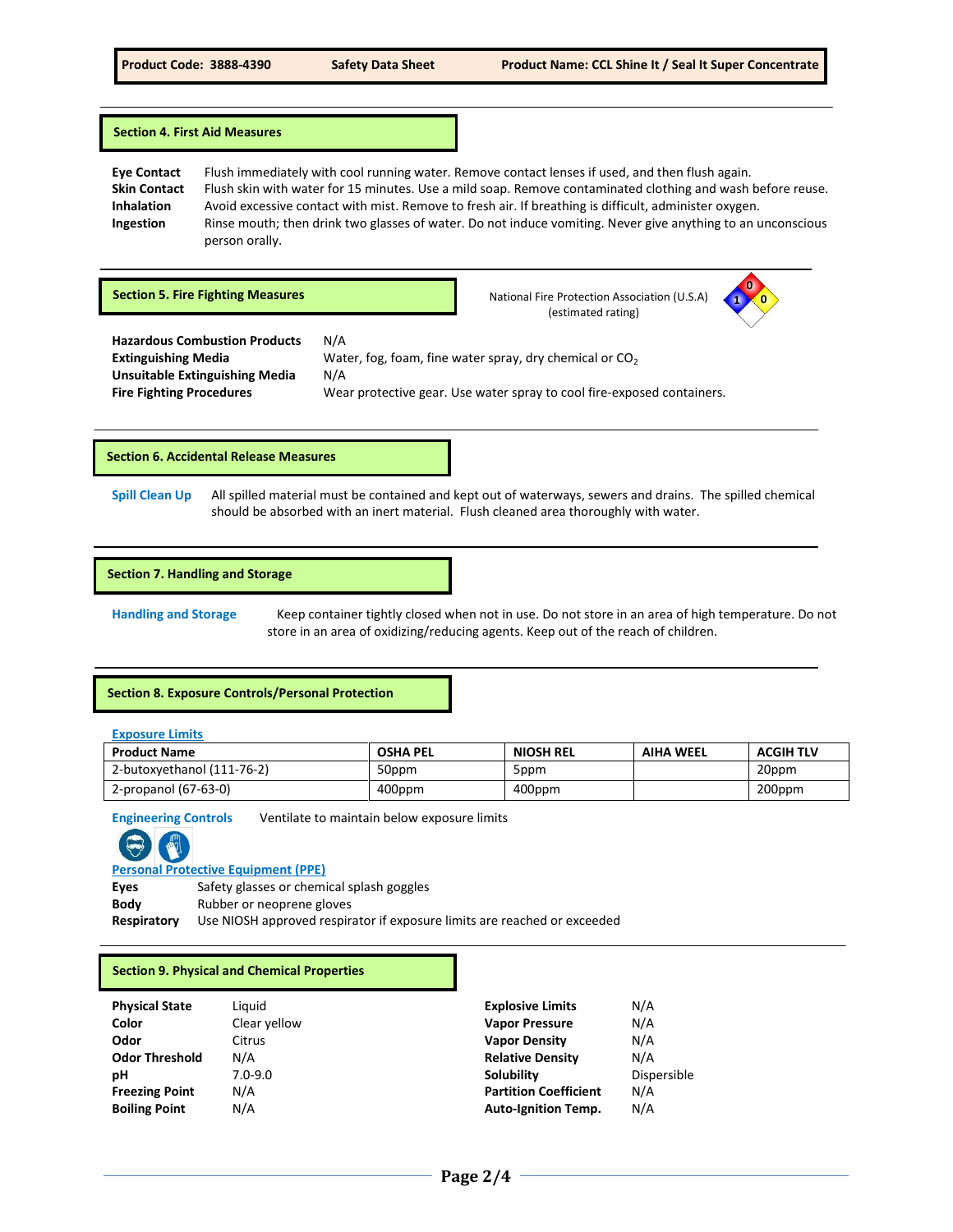| <b>Product Code: 3888-4390</b>                                                                                                   |                    | <b>Safety Data Sheet</b>               | <b>Product Name: CCL Shine It / Seal It Super Concentrate</b>             |                             |  |
|----------------------------------------------------------------------------------------------------------------------------------|--------------------|----------------------------------------|---------------------------------------------------------------------------|-----------------------------|--|
| <b>Flash Point</b><br><b>Evaporation Rate</b><br>Flammability                                                                    | None<br>N/A<br>N/A |                                        | <b>Decomposition Temp.</b><br><b>Viscosity</b><br><b>Specific Gravity</b> | N/A<br>N/A<br>$0.92 - 0.97$ |  |
| Section 10. Stability and Reactivity                                                                                             |                    |                                        |                                                                           |                             |  |
| <b>Stability and Reactivity</b><br>Incompatibility<br><b>Hazardous Polymerization</b><br><b>Hazardous Decomposition Products</b> |                    | Stable<br>N/A<br>Will not occur<br>N/A |                                                                           |                             |  |

# **Conditions to Avoid** Do not store or use at elevated temperatures

### **Section 11. Toxicological Information**

| <b>Routes of Entry</b>       | Dermal, Oral and Inhalation                                                                                   |
|------------------------------|---------------------------------------------------------------------------------------------------------------|
| <b>Symptoms</b>              | Irritation                                                                                                    |
| <b>Skin Irritant</b>         | Yes.                                                                                                          |
| Eye Irritant                 | Yes                                                                                                           |
| <b>Sensitizers</b>           | Not determined                                                                                                |
| <b>Mutagenicity</b>          | No information found                                                                                          |
| Carcinogenicity              | 2-butoxyethanol (111-76-2) and 2-propanol (67-63-0): IARC Group 3 (not classifiable as a human<br>carcinogen) |
| <b>Reproductive Toxicity</b> | No information found                                                                                          |
| <b>Target Organs</b>         | None                                                                                                          |

There is no toxicological data for this product as a whole. Based on relevant ingredients with known acute toxicity, the acute toxicity estimate using the additive formula (ATE) has been determined.

#### **Acute Toxicity**

| Test              | <b>Results</b>      | <b>Basis</b>                     |
|-------------------|---------------------|----------------------------------|
| Dermal            | 6,250 mg/kg         | ATE determined beyond Category 4 |
| Oral              | 5,470 mg/kg         | ATE determined beyond Category 4 |
| <b>Inhalation</b> | $35.2 \text{ mg/l}$ | ATE determined beyond Category 4 |

## **Section 12. Ecological Information**

**Environmental Effects** No ecological information available

#### **Section 13. Disposal Considerations**

**Waste Information** Dispose of in accordance with all Federal, State and Local pollution control regulations.

# **Section 14. Transportation Information**

| Regulatory<br><b>Information</b> | UN number     | <b>Proper Shipping</b><br><b>Name</b> | <b>Classes</b> | <b>Packaging Group</b> | <b>Label Code</b> |
|----------------------------------|---------------|---------------------------------------|----------------|------------------------|-------------------|
| <b>DOT Classification</b>        | Not regulated |                                       |                |                        |                   |

Note: DOT Classification applies to most packaging sizes. For specific container size classifications or for size exceptions, refer to the Bill of Lading with your shipment.